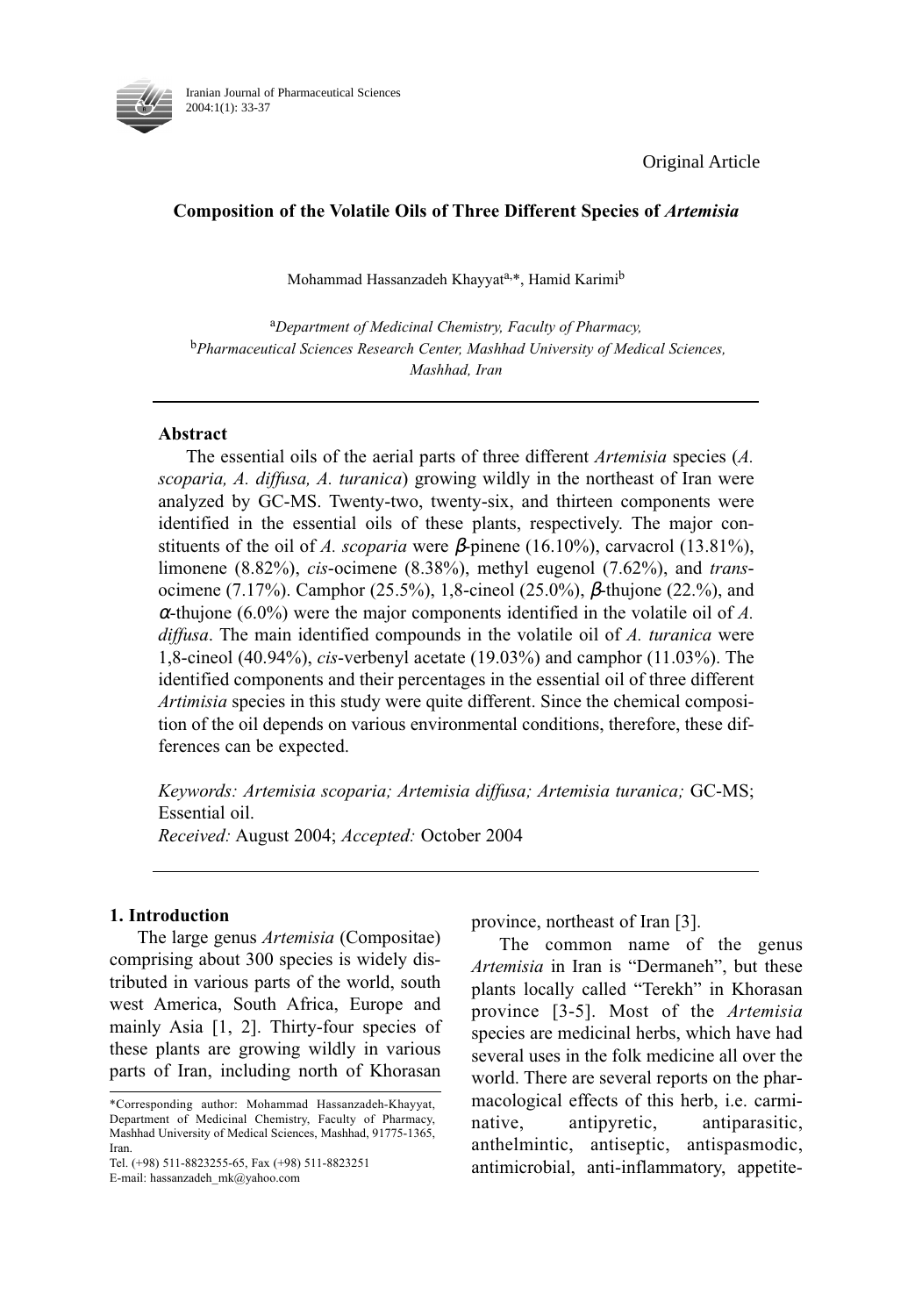stimulating, digestive, funguicidal, emmenagogue, stomachic, vermifuge, vulnerary, and hypnotic  $[1, 4-6]$ .

The chemical composition of the essential oils and plant extracts of several Artemisia species has been the subject of many investigations [7-9]. However, there is no report on the chemical composition of the oils of these plants growing in Khorasan province, northeastern Iran. Since the chemical composition of the volatile oils depends on various environmental conditions and varies from one species to another [10, 11], it was, therefore, of great interest to investigate the chemical constituents of the oils of three different Artemisia species, A. scoparia Waldst. and Kit, A. diffusa Krasch. ex Poljak and A. turanica Krasch, growing in this area.

## 2. Materials and methods

#### 2.1. Plant material

Artemisia scoparia Waldst. and Kit was collected from the campus of Ferdowsi university of Mashhad, Khorasan province, Iran, in August 2003. Artemisia diffusa Krasch. ex Poljak and Artemisia turanica Krasch were collected from the Marzdaran region (northern Khorasan province, Iran), in November 2002. Professor Ghoraishi Al-Hossainy, Botany Department, Faculty of Sciences, Ferdowsi University, Mashhad, identified the plants. Voucher specimens are deposited in the Herbarium of Ferdowsi University.

### 2.2. Isolation of the volatile components

The aerial parts of each of the three different Artemisia species, (A. scoparia, A. diffusa and A. turanica) were collected, airdried, and powdered. The oils were isolated from powdered plant materials by wet steam distillation for 4 h [26]. The essential oils were separated from the aqueous layer, dried over anhydrous sodium sulfate and were stored in the refrigerator until analyzed.

# 2.3. Gas chromatography-mass spectrometric analysis

The GC-MS analysis of the essential oils of three different Artemisia species (scoparia, diffusa, turanica) were carried out on a Varian Saturn 3 GC-MS spectrometer and the oils were analyzed under the following operating conditions: column DB-5, 0.32  $mm \times 30$  m (J & W Scientific); carrier gas, He; flow rate 2 ml/min; oven temperature: 60-240 ºC with rate of 3 ºC/min; injector mode: split injection; ionization mode: electron impact (EI) at 70 eV; interface temperature: 270 ºC; scan range 40-300 u.

The identification of the essential oil components was performed by comparison of their relative retention time (RRT) and their mass spectra with those of authentic samples, literature data [13], and computerized MS-data bank (Saturn, version 4). The peak area method was followed for quantitative determination of different constituents; the percentage was calculated relatively [13].

### 3. Results

The wet steam distillation of the aerial parts of Artemisia scoparia, A. diffusa and A. turanica, gave clear yellow oils with a strong characteristic odor. On a dry weight basis, they yielded  $0.32\%$  (v/w),  $0.28\%$  $(v/w)$ , and 0.30%  $(v/w)$  of volatile oils, respectively. GC-MS analysis was used for the identification of components of the volatile oils. Twenty-two compounds (Table 1) were identified in the oil of A. scoparia (91.7% of the total composition) and twentysix compounds (Table 2) were identified in the oil of A. diffusa (94.43% of the total composition of the oil). In the oil of A. turanica, only 13 compounds were identified making up 86.43% of the total composition (Table 3).

## 4. Discussion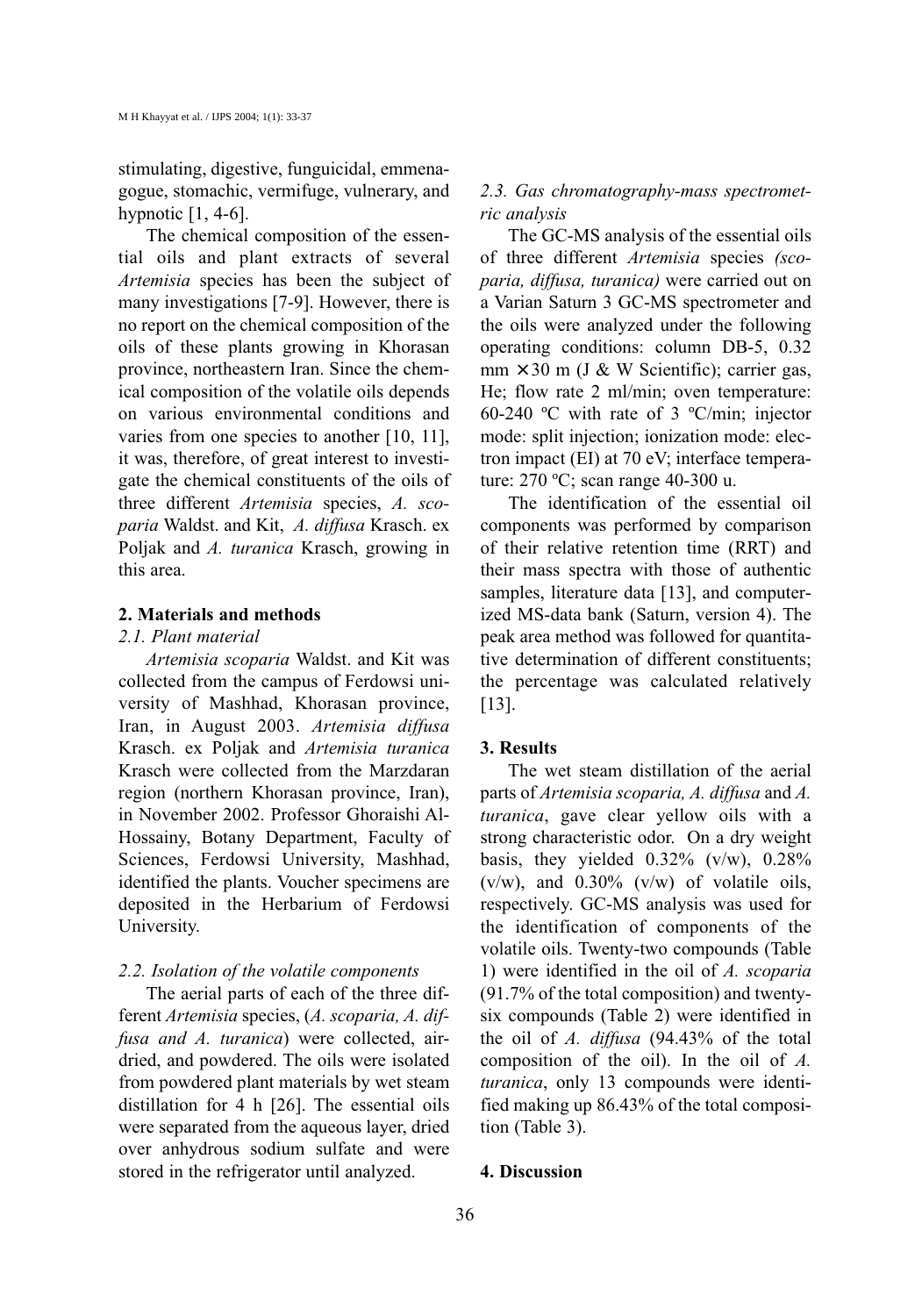| <b>Components</b>                | <b>Kovats index</b> | Percentage |
|----------------------------------|---------------------|------------|
| $\alpha$ -Pinene                 | 938                 | 5.18       |
| Sabinene                         | 978                 | 0.98       |
| $\beta$ -Pinene                  | 981                 | 16.10      |
| Myrcene                          | 990                 | 5.74       |
| $o$ -Cymene                      | 1018                | 0.31       |
| Limonene                         | 1028                | 8.82       |
| cis-Ocimene                      | 1043                | 8.38       |
| trans-Ocimene                    | 1053                | 7.17       |
| -Terpinene                       | 1064                | 1.88       |
| Terpineol<4>                     | 1173                | 1.62       |
| $\alpha$ -Terpineol              | 1187                | 1.07       |
| Carvacrol                        | 1292                | 13.81      |
| Eugenol                          | 1360                | t          |
| Methyl Eugenol                   | 1395                | 7.62       |
| $\beta$ -Caryophyllene           | 1421                | 1.02       |
| $\beta$ -Gurjunene               | 1478                | 4.33       |
| Spathulenol                      | 1571                | 2.79       |
| Globulol                         | 1578                | 2.09       |
| Viridiflorol                     | 1594                | t          |
| -Eudesmol                        | 1626                | 1.73       |
| Cadinol (tau)                    | 1642                | 1.06       |
| $\alpha$ -Bisabolol              | 1680                | t          |
| <b>Total</b>                     |                     | 91.7       |
| <b>Grouped compounds</b>         |                     |            |
| Monoterpene hydrocarbons         |                     | 54.56      |
| Oxygen-containing monoterpenes   |                     | 24.12      |
| Sesquiterpenes hydrocarbons      |                     | 5.35       |
| Oxygen-containing sesquiterpenes | 7.67                |            |

Table 1. Chemical composition of the volatile oil of Artemisia scoparia.

Table 2. Chemical composition of the volatile oil of Artemisia diffusa.

 $t = \text{trace } (\leq 0.1 \%)$ 

The analysis of the essential oils isolated from aerial parts of A. scoparia, A. diffusa, and A. turanica, carried out by GC-MS, lead to the identification of different components. The identified compounds and their percentages are listed according to their elution on the DB-5 column given in Tables 1, 2, and 3, respectively. Twenty-two compounds were identified in the oil of A. scoparia making up 91.7% of the total composition. Monoterpene hydrocarbons represented the most abundant constituents of the volatile oil of A. scoparia (54.56%). The oxygen containing monoterpenoids, identified in the oil of this plant, were 24.12%. The amounts of the sesquiterpenoid hydrocarbons and oxygen containing sesquiterpenoids were both

| Components                       | Kovats index | Percentage |
|----------------------------------|--------------|------------|
| Camphene                         | 955          | 0.28       |
| $o$ -Cymene                      | 1020         | 0.93       |
| 1,8-Cineole                      | 1035         | 25.00      |
| -Terpinene                       | 1064         | 0.22       |
| $\alpha$ -Thujone                | 1100         | 6.93       |
| $\beta$ -Thujone                 | 1110         | 22.00      |
| trans-Pinocarveol                | 1135         | t          |
| Camphor                          | 1145         | 25.50      |
| Pinocarvone                      | 1163         | 0.42       |
| Borneol                          | 1168         | 2.78       |
| Terpineol<4>                     | 1175         | 1.10       |
| $p$ -Cymen-8-ol                  | 1181         | 0.25       |
| $\alpha$ -Terpineol              | 1186         | 0.35       |
| Dihydro carveol                  | 1190         | 0.44       |
| cis-Piperitol                    | 1194         | 1.05       |
| Estragole                        | 1197         | t.         |
| Cumin aldehydes                  | 1236         | 0.38       |
| Carvone                          | 1244         | 0.35       |
| cis-Verbenyl acetate             | 1278         | 0.69       |
| Isobornyl acetate                | 1281         | 4.17       |
| Thymol                           | 1287         | 0.79       |
| trans-Verbenyl acetate           | 1293         | 0.25       |
| Carvacrol                        | 1300         | 0.22       |
| cis-Jasmone                      | 1392         | 0.85       |
| Spathulenole                     | 1573         | 0.54       |
| Caryophyllene oxide              | 1578         | 0.22       |
| Total                            |              | 94.43      |
| <b>Grouped compounds</b>         |              |            |
| Monoterpene hydrocarbons         |              | 1.53       |
| Oxygen-containing monoterpenes   |              | 92.59      |
| Sesquiterpene hydrocarbons       |              |            |
| Oxygen-containing sesquiterpenes |              | 0.76       |

 $t = \text{trace } (< 0.1 \%$ 

at relatively low levels in the oil of A. scoparia (5.35% and 7.67%, respectively). No nonterpenic constituents were detected in the essential oils. The major components in the volatile oil of A. scoparia were  $\beta$ -pinene (16.10%), carvacrol (13.81%), limonene (8.82%), cis-ocimen (8.38%), methyl eugenol (7.62%) and trans-ocimene  $(7.17\%)$ .

Twenty-six compounds were identified in the oil of A. diffusa, which represented about 94.43% of the total composition of the oil. In the volatile oil of  $A$ . diffusa, the oxygen containing monoterpenoids represented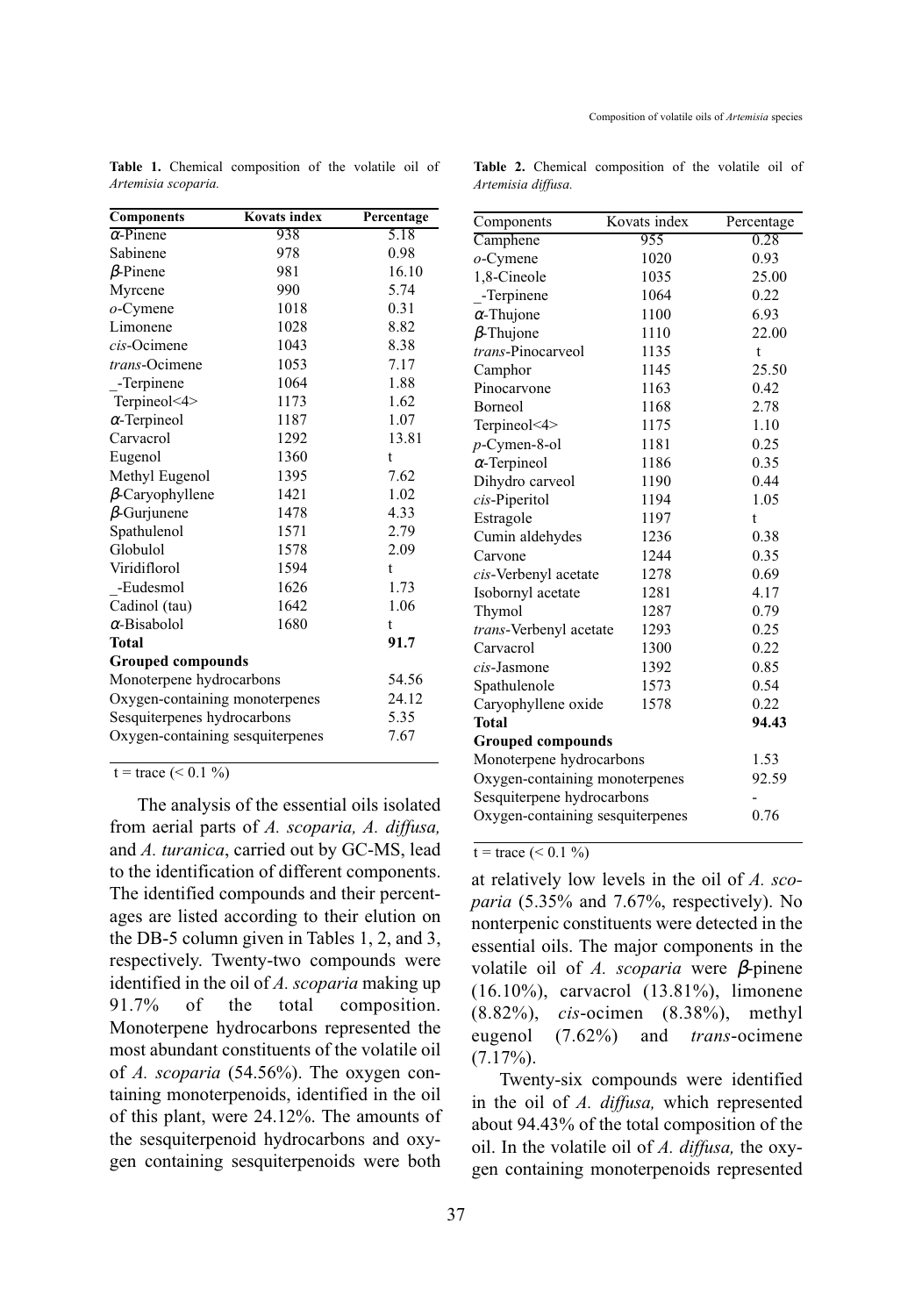| <b>Components</b>                | <b>Kovats index</b> | Percentage |
|----------------------------------|---------------------|------------|
| Camphene                         | 956                 | 1.20       |
| $p$ -Cymene                      | 1024                | 1.84       |
| 1,8-Cineole                      | 1036                | 40.94      |
| Artemisia alcohol                | 1083                | 1.36       |
| trans-Pinocarveol                | 1140                | 1.10       |
| Camphor                          | 1144                | 11.03      |
| Terpineol<4>                     | 1180                | 1.52       |
| cis-Verbenyl acetate             | 1279                | 19.03      |
| Isobornyl acetate                | 1282                | 0.86       |
| b-Patchoulene                    | 1376                | 0.75       |
| Methyl Eugenol                   | 1397                | 0.48       |
| Spathulenole                     | 1579                | 4.86       |
| Caryophyllene oxide              | 1584                | 1.46       |
| Total                            |                     | 86.43      |
| Grouped compounds                |                     |            |
| Monoterpene hydrocarbons         |                     | 3.04       |
| Oxygen-containing monoterpenes   |                     | 76.32      |
| Sesquiterpene hydrocarbons       |                     | 0.75       |
| Oxygen-containing sesquiterpenes |                     | 6.32       |

Table 3. Chemical composition of the volatile oil of Artemisia turanica.

the most abundant constituents (92.59%). Monoterpene hydrocarbons, identified in the oil of this plant, were at low level (1.53%). No sesquiterpenoid hydrocarbons were identified in the oil, while oxygenated sesquiterpenoids were at very low level in the oil of A. diffusa (0.76%). No nonterpenic constituents were also detected in the essential oil of this plant. However, camphor (25.5%), 1,8-cineol (25.0%), β-thujone (22.0%), and  $\alpha$ -thujone (6.93%) were the major components identified in the volatile oil of A. diffusa. In the oil of A. turanica, only 13 compounds were identified making up 86.43% of the total composition. The major components in the volatile oil of this plant were 1,8-cineol (40.94%), cis-verbenyl acetate (19.03%), and camphor (11.03%). The volatile oil of A. turanica is very rich in oxygen containing monoterpenoids (76.32%), while it is quite poor in monoterpene hydrocarbons (3.04%). Although there are some oxygenated sesquiterpenoids in the essential oils of this plant (6.32%), there is not a significant amount of sesquiterpenoid hydrocarbons in the oil. No nonterpenic constituents were detected in the essential oils.

The components identified and their percentages from the essential oils of three different Artimisia species in this study were quite different. The components identified were also different with previous reports [7, 10]. Since the chemical composition of the essential oils of plants can be influenced by the environmental factors, and it is varied among species, therefore, these differences can be expected.

### Acknowledgments

The authors would like to thank the authorities of the Faculty of Pharmacy, Mashhad University of Medical Sciences for its financial support.

#### References

- [1] Mabberley DJ. The plant book. Cambridge: Cambridge University Press, 1993; p. 45.
- [2.] Heywood VH, Harborne JB, Tuner BL. The biology and chemistry of the compositae.New York: Academic Press Inc., vol. 2, 1977; pp. 851-941.
- [3] Mozafarian V. A dictionary of Iranian plant names. Tehran: Farhang Moasser publication, 1996; p. 56.
- [4] Zargari A. Medicinal Plants. Tehran: Tehran University publications,  $6<sup>th</sup>$  ed., vol. 3, 1997; pp. 65-66.
- [5] Mirhydar H. Maaref giahi. Tehran: Daftar Nashre Farhang Eslami publication, vol. 5, 1995; p. 17.
- [6] Duke JA. Handbook of medicinal herbs. CRC Press LLC, 2001; pp. 68, 827.
- [7] Banthorpe DV, Baxendale D, Gatford C, Williams SR. Monoterpenes of some Artemisia and Tanacetum species grown in England. Planta Med 1970; 20: 147-152.
- [8] Zafar MM, Hamdard ME, Hamed A. Screening of A. absinthium for antimalarial effect on plasmodium Bergheim in mice. J Ethnopharmacol 1990; 30: 223-226.
- [9] Mucciarelli M, Caramiello R, Maffei M, Chialva P. Essential oils from some Artemisia species growing spontaneously in North-West Italy. Flav Fragr J 1995; 10(1): 25-32
- [10] Rahimizadeh M, Hassanzadeh MK, Danesh NM. Analysis of Iranian Artemisia absinthium L. essential oil. ACGC Chemical Communications 2001; 13: 33 -36.
- [11] Omidbaigi R. Approaches to the production and